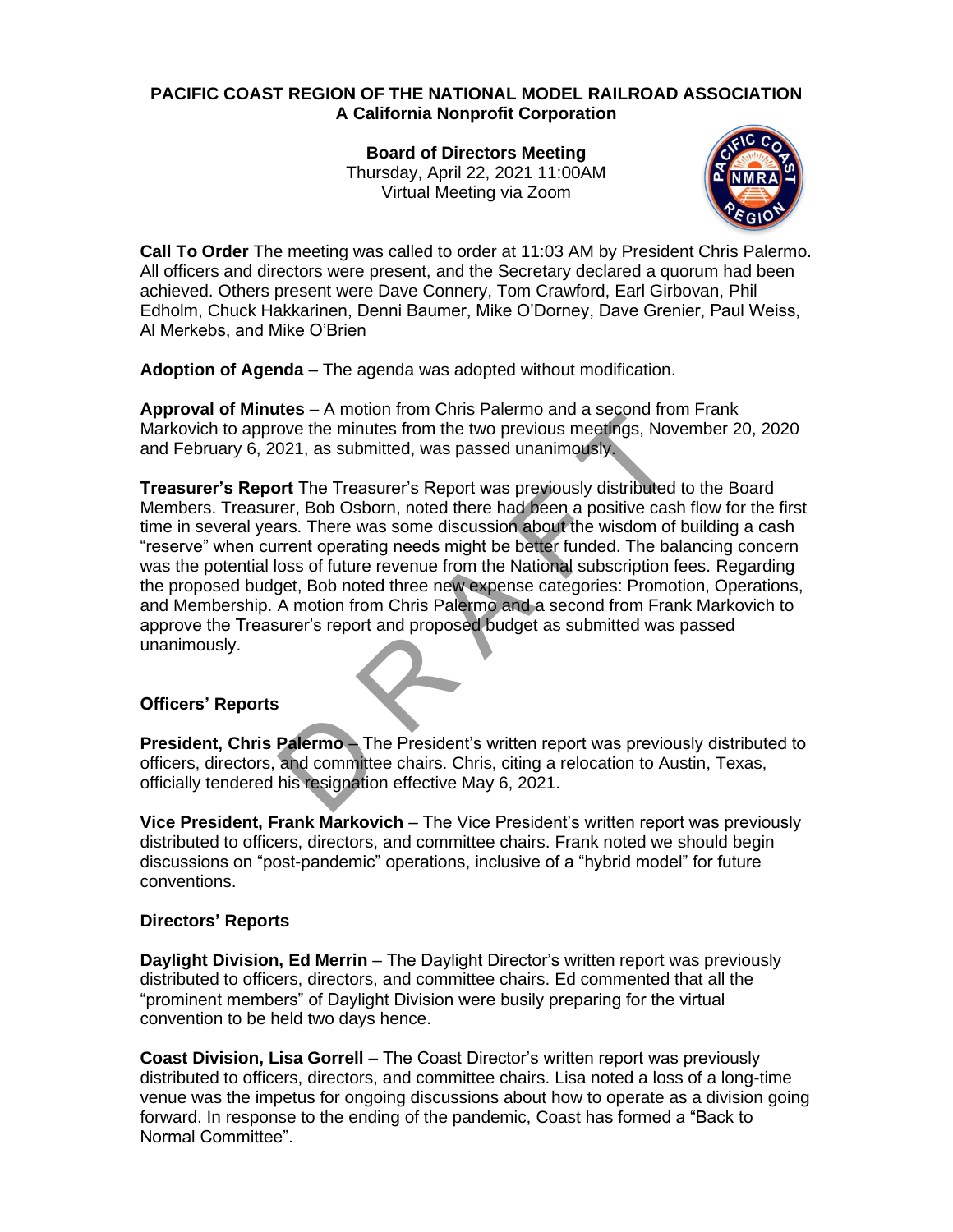**Sierra Division, Jim Collins** - The Sierra Director's written report was previously distributed to officers, directors, and committee chairs. Sierra Division has been "surviving" on ZOOM since October of 2020. Recently, the division has arranged for a loaner program whereby division members can share the use of a set of Fast Tracks turnout & crossing fixtures.

**Redwood Empire Division, Giuseppe Aymar** - The Redwood Empire Director's written report was previously distributed to officers, directors, and committee chairs. Giuseppe noted a new division superintendent was in the process of being elected.

#### **Department Reports**

**Conventions, Tom Crawford** – The 2021 (Host: Daylight) virtual convention will be held April 24, 2021. Tom noted the platform (ZOOM) will be pushed to its limit and should be "very interesting". The 2022 (Host: RED) is well under way. The committee is getting better deals on venue and accommodations than in previous years. The 2023 (Host: Sierra) has not yet formed a committee or started planning.

The distribution of the Provident School of the Providence of state in the endor(s) of such items as cups, hats, shirts, and patchly wide online sales without the need for divisions to stock the video online sales without A general discussion about offering PCR merchandise for sale resulted in a likely agreement that the vendor(s) of such items as cups, hats, shirts, and patches could be called upon to provide online sales without the need for divisions to stock their own inventory. Denni Baumer noted that Daylight Sales would be doing just that for the 2022 convention.

**Nominations & Election, Dave Connery** – Dave referred to previously published results and Jim Providenza's official report. A motion by Jim Collins and a second from Lisa Gorrell to accept the report from Jim Providenza was passed unanimously.

**Membership, Doug Wagner** – Membership Manager's written report was previously distributed to officers, directors, and committee chairs. It was noted that all NMRA regions had experienced declines in membership.

## **Publications, Gus Campagna** – No report.

**Contest, Earl Girbovan** – The Contest Manager's written report was previously distributed to officers, directors, and committee chairs. Earl will be working with Frank Markovich and Giuseppe Aymar on some minor changes to the contests.

**Achievement Program, Jack Burgess** – No report.

**Non-Rail Activities, (vacant)** – No report.

**Storekeeper, (vacant)** – No report.

## **Old Business**

**Convention Manual Update – Tom Crawford** – Tom reported that nothing has happened recently but that most of the important work had been completed. Ensuing discussion revealed that portions of the current manual remained outdated and needed to be amended or discarded. The 2022 convention co-chair will be working with Tom to make needed revisions.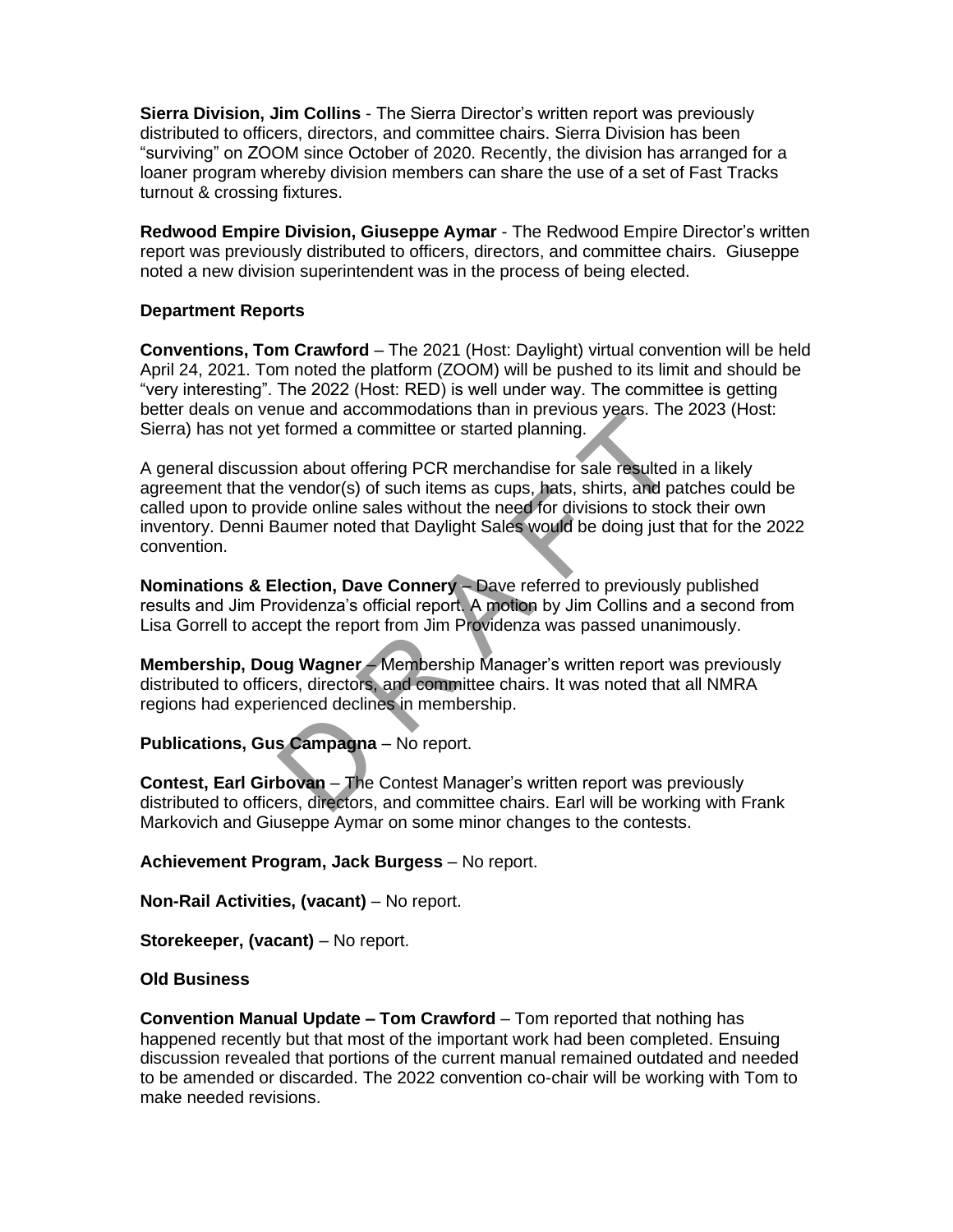**Future Region Virtual Programs – All Board** – Chris Palermo explained that this agenda item was included as a reminder to continue to consider region-sponsored virtual programs. As examples, Chris cited the virtual tour of Jim Providenza'a Santa Cruz Northern and Frank Markovich's Weathering Clinic.

#### **New Business**

**Allow an extension (past the two-term limit) for Division Superintendents when no other volunteers step forward – Giuseppe Aymar** – A motion by Giuseppe Aymar and a second by Lisa Gorrell to require PCR Board approval for extensions of Division Superintendent's tenure beyond two terms was withdrawn – as was the second. In its place the following resolution:

RESOLVED, the Board of Directors has received New Business item 1 submitted by Mr. AYMAR and has no objection to a Division allowing an incumbent superintendent to serve in or be elected for more than two consecutive terms.

**Redrawing District Boundaries. Possibly trim down to three divisions to lessen the burden of filling positions for which volunteers are few – Giuseppe Aymar –** Following a general discussion about smaller membership census versus wider geographical dispersion, no action was taken by The Board.

ct Boundaries. Possibly trim down to three divisions<br>ing positions for which volunteers are few – Giusepp<br>al discussion about smaller membership census versus<br>ersion, no action was taken by The Board.<br>3 of the M.O.O. – Tom **Changes to §12.B of the M.O.O. – Tom Crawford** A general discussion and agreement that non-members would be allowed to attend NMRA sponsored conventions subject to the NMRA "Three Strike" rule. However, the board could not agree on the logistics of tracking non-member attendees or what to do about non-members wishing to continue to attend despite the "Three Strike" rule. Tom Crawford and Dave Grenier will work together to resolve the logistics issues and report to the board at a future meeting. No other action was taken on this item.

**CSRM Exhibit Maintenance – Chris Palermo** Chris listed the seven members of the Exhibit Maintenance Committee: Chris Palermo, Lou Anderson, Dave Putnam, Lawrence Domansky, Paul Paoli, Dick Witzens, and Walter Mizuno. As Chris departs for Texas, a new committee chair will be needed. Chris recommended Dick Witzens as his replacement.

**Discount Membership Offer – Chris Palermo** To date, only one new member has taken advantage of the discount program. With the departure of Chris, a new administrator must be found.

**Review New National NMRA Expectations of PCR – Chris Palermo** A recent gathering of all the NMRA Region Presidents revealed three key areas of focus: Establishment of Regional Education Committees, Membership Recruitment and Retention, and Modeling With The Masters.

**Succession Plan For President – Chris Palermo** As PCR Vice-President, Frank Markovich will assume the office of President, serving in interim, on May 6. The Board will then have 60 days to determine a permanent successor.

**Support of 2021 National Convention (virtual) July 6-10 – Chris Palermo** Chris solicited Board and membership support and volunteers for the July 2021 National Convention.